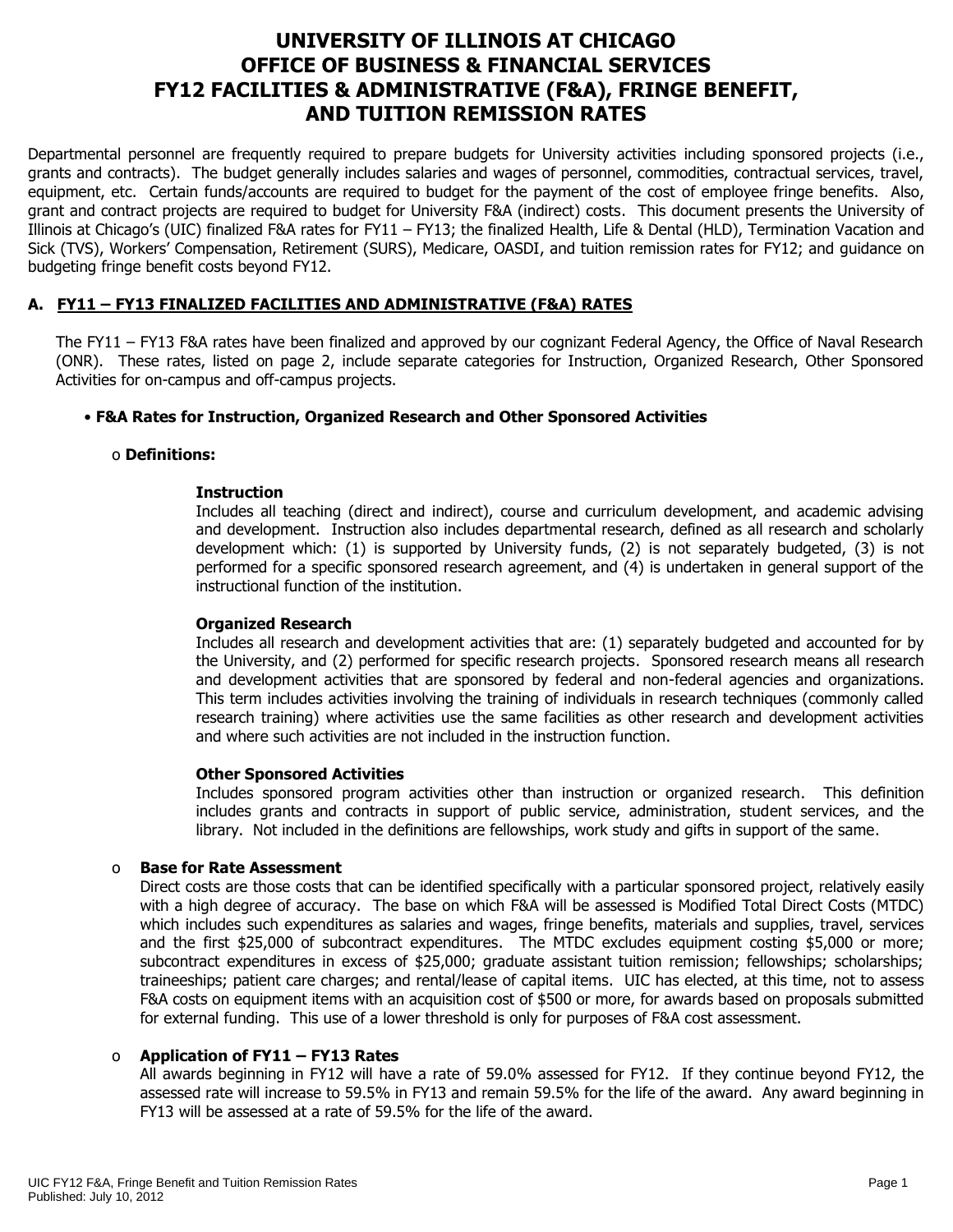## o **Continuing Projects**

Under federal guidelines, rates and bases should continue for the life of the project until a competing renewal is submitted. Therefore, the University will honor the rates in place for continuing projects. Proposals for noncompeting continuations, incremental funding and budget amendments for previously awarded federal projects should use the rates specified in the original award document.

## o **Use of On-/Off-Campus Rate**

The on-campus rate should be used for proposals where all work is done using University facilities. The On-Campus rate is to be assessed except when a portion of the sponsored agreement is performed at an off-campus site. The criteria for utilization of the off-campus rate consists of all of the following: (a) performance at the offcampus site must be on a continuous basis; intermittent performance is not sufficient; (b) the University personnel working or engaged on the project must be physically located at an off-campus site; and (c) the offcampus performance must be of sufficient duration; normally a full semester, summer term or period of performance of the sponsored agreement. The space on the South Campus and at 2242 W Harrison that the University leases to UIC departments is considered off-campus. The off-campus rate will be used for the offcampus portion of the work on a sponsored agreement.

Off-campus costs may include costs incurred at the off-campus site for salaries, related benefits, supplies, utility costs, rent, local travel and other similar costs, which are treated as direct. Travel to and from an off-campus site is considered an off-campus cost.

| <b>Chicago Campus Facilities and Administrative (F&amp;A) Rates</b>     |             |             |             |  |  |  |
|-------------------------------------------------------------------------|-------------|-------------|-------------|--|--|--|
| Finalized FY11 - FY13 Rates                                             | <b>FY11</b> | <b>FY12</b> | <b>FY13</b> |  |  |  |
| Instruction                                                             | 40.4%       | 43.6%       | 43.6%       |  |  |  |
| <b>Organized Research</b>                                               | 57.0%       | 59.0%       | 59.5%       |  |  |  |
| <b>Other Sponsored Activities</b>                                       | 36.0%       | 36.0%       | 36.0%       |  |  |  |
| All Off-Campus Awards (Instruction, Organized Research, Other Sponsored | 26.0%       | 26.0%       | 26.0%       |  |  |  |
| Activities)                                                             |             |             |             |  |  |  |

## • **F&A Rates for Clinical Drug Trials**

#### o **Definition**

These include studies performed for private sponsors which involve human subjects in drug protocols.

## o **Base for Rate Assessment**

The base for rate assessment is total direct costs. Total direct costs include all costs charged to a sponsored program account, excluding indirect costs, costs of education allowance and administrative allowances.

## o **FY12 F&A Rate for Clinical Drug Trials**

Clinical drug trials are assessed at a rate of 25.0%. This rate was established during FY1994 for non-federally funded clinical drug studies and is applied to Total Direct Costs (TDC)

## **B. FY12 GRADUATE ASSISTANT TUITION REMISSION RATE (SPONSORED ACCOUNTS)**

The Fiscal Year 2012 graduate assistant tuition remission rate will remain 42%.Salaries of graduate assistants with tuition and fee waivers are the base for the assessment of the tuition remission rate. This rate is applied to all GA/RA/TAs working on sponsored programs. Please note that the campus also assesses a "GA tuition remission benefit cost" charge on non-sponsored accounts. More information on this charge is available here: [Memo on Tuition Remission for Graduate Assistants](https://www.obfs.uillinois.edu/common/pages/DisplayFile.aspx?itemId=436386).

## **C. FY12 FRINGE BENEFITS RATES (FINALIZED)**

Fringe benefit rates are updated annually and audited and approved by the Federal government near the beginning of each fiscal year. Unlike facilities and administrative cost rates, changes in fringe benefit rates are assessed immediately when they become effective, even if the budgeted rates are different. The UIC FY12 Fringe Benefit rates included in the table on pages 3 and 4 are effective July 1, 2011 with BW 16 and MN 8 pay periods (with the exception of Retirement, which is effective with BW 15 and MN 7). The Health, Life & Dental (HLD), Termination Vacation and Sick (TVS), Workers' Compensation, Retirement (SURS), Medicare, and OASDI rates are finalized. Please refer to the [Benefit Summary Booklet](https://nessie.uihr.uillinois.edu/pdf/benefits/benefitsummarybooklet.pdf) sections on State of Illinois Plans, Eligibility for State Benefit Plans, and Part-Time Insurance Eligibility for additional fringe benefit eligibility information. Refer to *[Substantial Presence](http://www.uic.edu/com/gme/rpm_comp___benefits.htm#real_substantial_pres)* for additional fringe benefit information related to residents on J-1, J-2, F-1 and F-2 visas.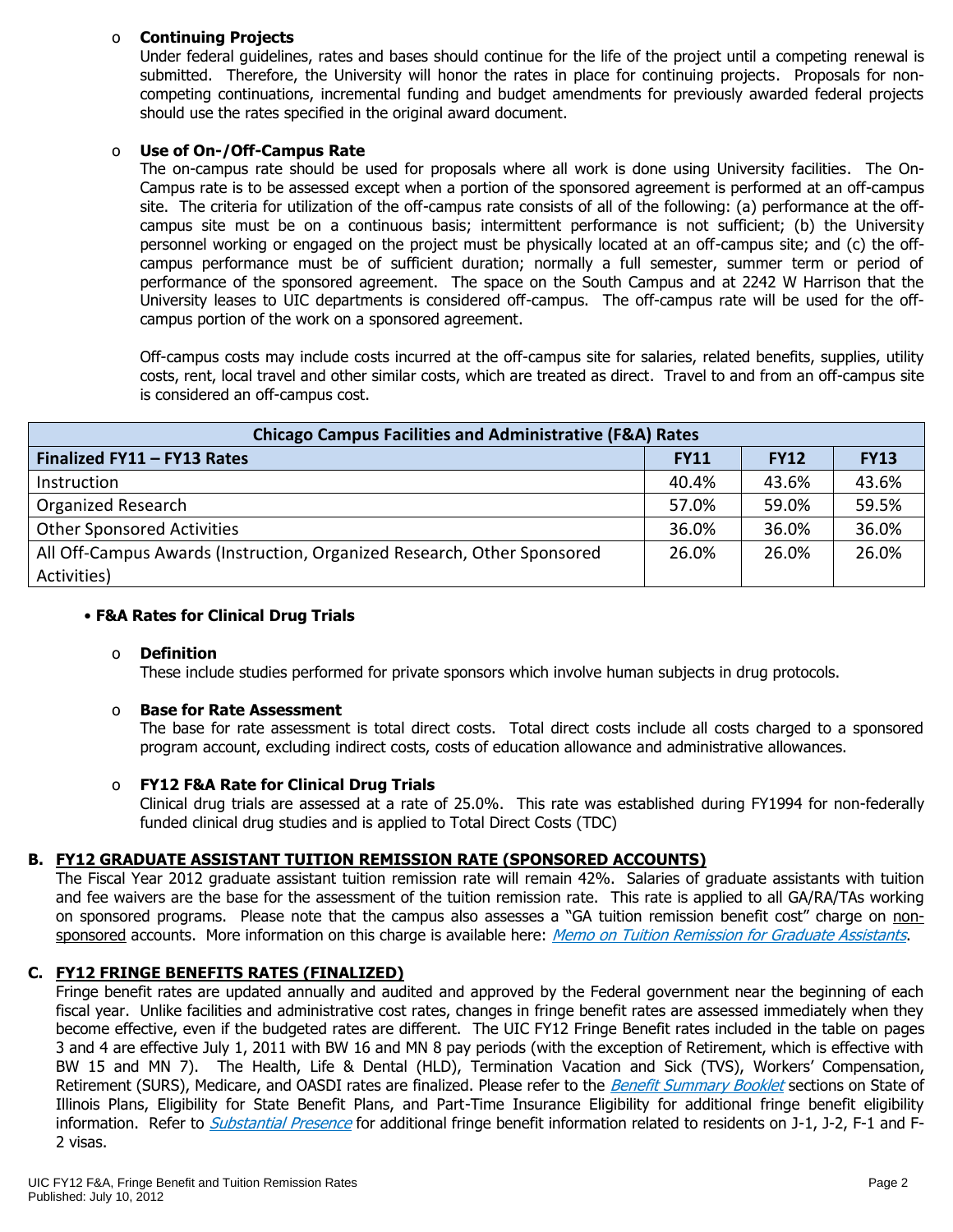The following 2 charts detail the fringe benefit costs by appointment type. The first chart below, details fringe benefit charges to sponsored accounts. The second chart on the following page details fringe benefit charges to non-sponsored accounts. The primary differences between the 2 charts are highlighted in yellow on each chart.

# **CHICAGO CAMPUS FY12 FINAL FRINGE BENEFIT RATES APPLICABLE TO SPONSORED PROJECTS**

This Chart Details Fringe Benefit Rates for Appointments Commonly Charged to Sponsored Projects; It is for Budgeting Purposes and is Not Intended to be Used as a Basis for Determining Benefits Eligibility\*

| <b>Appointment</b>                                                                                            | <b>Total Fringe</b><br><b>Benefits Rate</b> | <b>Finalized</b><br><b>Retirement</b><br>$(SURS)**$ | <b>Finalized</b><br>Health, Life<br>& Dental | <b>Finalized</b><br><b>Workers'</b><br>$Comp+$ | <b>Finalized</b><br>Term.<br><b>Vacation/Sick</b> | <b>Finalized</b><br>Medicare# | <b>Finalized</b><br><b>OASDI</b> |
|---------------------------------------------------------------------------------------------------------------|---------------------------------------------|-----------------------------------------------------|----------------------------------------------|------------------------------------------------|---------------------------------------------------|-------------------------------|----------------------------------|
| Academic and Non-Academic Employees<br>Eligible for SURS and Insurance*                                       | 38.33%                                      | 12.71%                                              | 22.68%                                       | $0.09\%$                                       | <b>1.40%</b>                                      | 1.45%                         |                                  |
| Academic and Non-Academic Employees<br>Eligible for SURS, but Ineligible for Insurance*                       | 15.65%                                      | 12.71%                                              |                                              | 0.09%                                          | <b>1.40%</b>                                      | 1.45%                         |                                  |
| Hourly Student Employees Enrolled 6 hours or More (Fall / Spring)<br>Or Enrolled 3 hours or More (Summer)     | $0.09\%$                                    |                                                     |                                              | 0.09%                                          |                                                   |                               |                                  |
| Hourly Student Employees Enrolled Less Than 6 hours (Fall / Spring)<br>Or Enrolled Less Than 3 hours (Summer) | 7.74%                                       |                                                     |                                              | 0.09%                                          |                                                   | 1.45%                         | 6.20%                            |
| GA/RA/TAs Enrolled 6 hours or More (Fall / Spring)<br>Or Enrolled 3 hours or More (Summer)                    | 2.85%                                       |                                                     | <b>2.76%</b>                                 | $0.09\%$                                       |                                                   |                               |                                  |
| GA/RA/TAs Enrolled Less Than 6 hours (Fall / Spring)<br>Or Enrolled Less Than 3 hours (Summer)                | 10.50%                                      |                                                     | 2.76%                                        | 0.09%                                          |                                                   | 1.45%                         | 6.20%                            |
| <b>Hospital Residents</b>                                                                                     | 36.84%                                      | 12.71%                                              | 22.68%                                       |                                                |                                                   | 1.45%                         |                                  |
| Academic and Non-Academic Employees<br>Ineligible for SURS and Insurance*                                     | 7.74%                                       |                                                     |                                              | 0.09%                                          |                                                   | 1.45%                         | 6.20%                            |
| Research Associates receive fringe benefits that are consistent with their appointment type, detailed above.  |                                             |                                                     |                                              |                                                |                                                   |                               |                                  |

Retired employees who are rehired by the University are not fringe benefit eligible and are only assessed for Medicare (1.45%) and Workers' Comp (0.09%).

Fellowships are not assessed fringe benefits.

\*Please refer to the [Benefit Summary Booklet](https://nessie.uihr.uillinois.edu/pdf/benefits/benefitsummarybooklet.pdf) sections on State of Illinois Plans, Eligibility for State Benefit Plans, and Part-Time Insurance Eligibility.

\*\* For employees who have elected the self-managed plan, the actual rate of 7.6% will be charged.

\*\* The current annual compensation limit for SURS is \$245,000 (for participants certified on or after July 1, 1996) and \$106,800 for new employees hired as of January 1, 2011.

† For Auxiliary Services, the Worker's Compensation rate is 0.92%.

‡This chart includes a Medicare charge for employees hired after 4/1/86. There are no Medicare charges for employees hired before that date.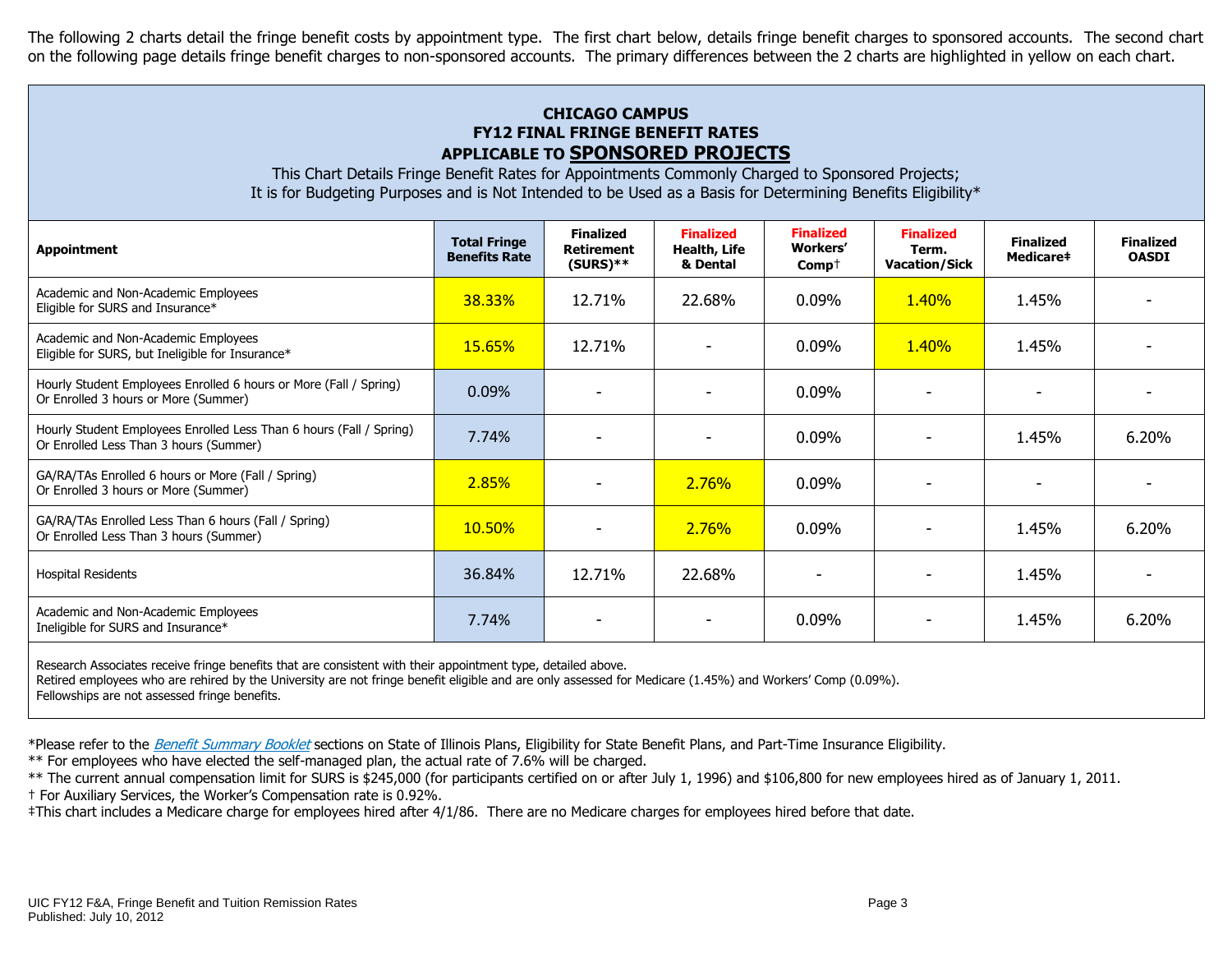## **CHICAGO CAMPUS FY12 FINAL FRINGE BENEFIT RATES APPLICABLE TO OTHER ASSESSED ACCOUNTS**

(ADMINISTRATIVE ALLOWANCES, ICR, PRIVATE UNRESTRICTED GIFTS, ETC) This Chart Details Fringe Benefit Rates for Appointments Commonly Charged to Other Assessed Accounts; It is for Budgeting Purposes and is Not Intended to be Used as a Basis for Determining Benefits Eligibility\*

| <b>Appointment</b>                                                                                            | <b>Total Fringe</b><br><b>Benefits Rate</b> | <b>Finalized</b><br><b>Retirement</b><br>$(SURS)**$ | <b>Finalized</b><br>Health, Life<br>& Dental | <b>Finalized</b><br>Workers'<br>$Comp+$ | <b>Finalized</b><br>Term.<br><b>Vacation/Sick</b> | <b>Finalized</b><br>Medicare‡ | <b>Finalized</b><br><b>OASDI</b> |
|---------------------------------------------------------------------------------------------------------------|---------------------------------------------|-----------------------------------------------------|----------------------------------------------|-----------------------------------------|---------------------------------------------------|-------------------------------|----------------------------------|
| Academic and Non-Academic Employees<br>Eligible for SURS and Insurance*                                       | 36.93%                                      | 12.71%                                              | 22.68%                                       | 0.09%                                   | $\overline{\phantom{a}}$                          | 1.45%                         |                                  |
| Academic and Non-Academic Employees<br>Eligible for SURS, but Ineligible for Insurance*                       | 14.25%                                      | 12.71%                                              |                                              | 0.09%                                   | ٠                                                 | 1.45%                         |                                  |
| Hourly Student Employees Enrolled 6 hours or More (Fall / Spring)<br>Or Enrolled 3 hours or More (Summer)     | 0.09%                                       |                                                     |                                              | 0.09%                                   |                                                   |                               |                                  |
| Hourly Student Employees Enrolled Less Than 6 hours (Fall / Spring)<br>Or Enrolled Less Than 3 hours (Summer) | 7.74%                                       |                                                     |                                              | 0.09%                                   |                                                   | 1.45%                         | 6.20%                            |
| GA/RA/TAs Enrolled 6 hours or More (Fall / Spring)<br>Or Enrolled 3 hours or More (Summer)                    | 0.09%                                       |                                                     | $\blacksquare$                               | 0.09%                                   | -                                                 | $\overline{\phantom{a}}$      |                                  |
| GA/RA/TAs Enrolled Less Than 6 hours (Fall / Spring)<br>Or Enrolled Less Than 3 hours (Summer)                | 7.74%                                       | $\overline{\phantom{0}}$                            | $\overline{\phantom{0}}$                     | 0.09%                                   |                                                   | 1.45%                         | 6.20%                            |
| Hospital Residents                                                                                            | 36.84%                                      | 12.71%                                              | 22.68%                                       | $\overline{\phantom{0}}$                |                                                   | 1.45%                         |                                  |
| Academic and Non-Academic Employees<br>Ineligible for SURS and Insurance*                                     | 7.74%                                       |                                                     |                                              | $0.09\%$                                |                                                   | 1.45%                         | 6.20%                            |
| Research Associates receive fringe benefits that are consistent with their appointment type, detailed above.  |                                             |                                                     |                                              |                                         |                                                   |                               |                                  |

Retired employees who are rehired by the University are not fringe benefit eligible and are only assessed for Medicare (1.45%) and Workers' Comp (0.09%). Fellowships are not assessed fringe benefits.

\*Please refer to the [Benefit Summary Booklet](https://nessie.uihr.uillinois.edu/pdf/benefits/benefitsummarybooklet.pdf) sections on State of Illinois Plans, Eligibility for State Benefit Plans, and Part-Time Insurance Eligibility.

\*\* For employees who have elected the self-managed plan, the actual rate of 7.6% will be charged.

\*\* The current annual compensation limit for SURS is \$245,000 (for participants certified on or after July 1, 1996) and \$106,800 for new employees hired as of January 1, 2011.

† For Auxiliary Services, the Worker's Compensation rate is 0.92%.

‡This chart includes a Medicare charge for employees hired after 4/1/86. There are no Medicare charges for employees hired before that date.